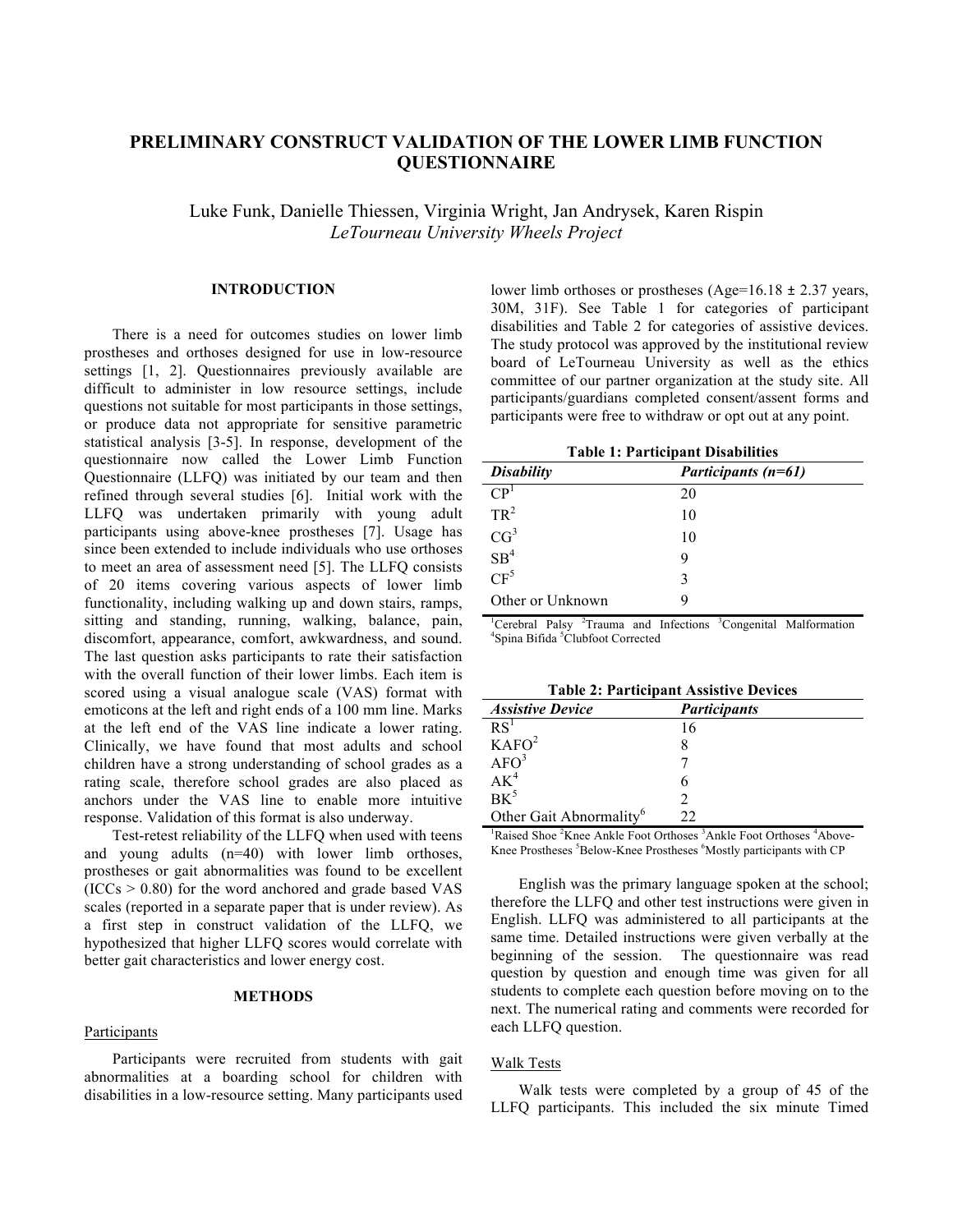Walk Test (TWT) [8, 9]. Participants also completed a six minute timed test at a self-selected pace on an obstacle course track which included walking up and down 5 stair steps, up and down a low-incline ramp, and weaving between 4 chairs placed 0.5 meters apart. Participants sat between tests and rode in a wheelchair between testing locations to ensure they were rested before the start of each test. In both tests, distance traveled in six minutes was measured using a survey wheel. The FitMate Pro portable metabolic unit from COSMED was used to obtain participant oxygen consumption data for the last four minutes of each timed test [10]. Oxygen consumption was standardized by subject weight. Three students with advanced gait disabilities opted out of the stairs portion of the obstacle course.

## Gait Evaluation and Timed Up-and-Go Tests

Gait evaluation and Timed Up-and-Go (TUG) tests were completed by an overlapping but not identical group of 42 LLFQ participants. Time restrictions precluded all participants from completing all tests in a single session. Gait analysis was achieved with GAITRite, a 14-foot long instrumented gait analysis mat [11]. Participants walked at a self-selected pace 15 times across the GAITRite mat, and chairs were placed at each end of the mat to enable subjects to rest at any time. GAITRite was used to measure participants' mean stride length, mean step length and mean cadence across the 15 trials. The TUG test was used as an additional validated measure of functional mobility [12].

#### Data analysis

Data Analysis was completed using MedCalc data analysis program to perform the correlation analyses with an adjusted  $P = 0.01$  to handle analysis of multiple correlated outcomes. The LLFQ total score was summarized as a percentage score.

#### **RESULTS**

For the first set of measures (n=42 participants), the LLFQ mean score was  $64.9$  (SD=14.3, range = 36.4 to 97.6) with a normal distribution. Correlations with the LLFQ total score were as follows: step length ( $r = 0.45$ ,  $P=0.002$ ), stride length ( $r = 0.44$ , P=0.003), cadence ( $r = 0.20$ , P=0.17), and TUG  $(r = 0.33, P = 0.03)$ . For the second set of measures (n = 42 participants), the LLFQ mean score was 63.3  $(SD=14.2, \text{range} = 27.0 \text{ to } 95.0)$  with a normal distribution. Correlations with the LLFQ total score were as follows: distance traveled on the TWT ( $r = 0.24$ ,  $P = 0.11$ ), distance travelled on the obstacle course track ( $r = 0.58$ ,  $P = 0.001$ ), mlO<sub>2</sub>/min for the TWT distance ( $r = -0.15$ ,  $P = 0.32$ ), and mlO<sub>2</sub>/min for the obstacle course distance ( $r = -0.09$ , P  $=0.89$ ).

# **DISCUSSION**

The distance traveled on the obstacle course walk was significant along with stride and step length results. We did not expect more than a moderate r value since the physiological and gait tests do not measure all aspects covered in the questionnaire.

Gait characteristics in this study, including stride and step length, are broadly accepted to be indicative of functional gait. Longer strides and steps are known to correlate with functional walking ability [13, 14]. In addition, longer Timed Up-and-Go completion times are understood to indicate a lower level of walking ability [15].

The obstacle course included more aspects of the questionnaire than any other test and exhibited stronger correlation as expected. LLFQ responses correlated with distance travelled on the obstacle course; however, the correlations with oxygen consumption were not significant. This may be due to the participants' maintenance of consistent energy expenditure rather than of consistent speed. Instead of tolerating a higher energy cost, participants who experienced greater difficulty walking during the walking tests seemed to choose to complete the tests at a slower pace than those who found little difficulty.

#### Study limitations

Administering the questionnaire in a large group setting may have reduced the ability to concentrate for some participants and did not allow for much personal interaction to clarify the meaning of questions. English was not the first language of the participants, however it was the language of schooling.

## **CONCLUSION**

The obstacle course included many aspects covered in the LLFQ and consequently correlated well with participant responses. Distance on the obstacle course, and step and stride length were all moderately associated with LLFQ scores, providing preliminary support for the LLFQ's construct validity.

#### **REFERENCES**

- 1. Pearlman, J., et al., *Lower-limb Prostheses and Wheelchairs in Low-income Countries [An Overview].* IEEE Engineering in Medicine and Biology Magazine, 2008. **27**(2): p. 12-22.
- 2. Andrysek, J., *Lower-Limb Prosthetic Technologies in the Developing World: A Review of the Literature from 1994-2010.* Prosthetics and Orthotics International, 2010. **34**(4): p. 378-398.
- 3. Condie, E., H. Scott, and S. Treweek, *Lower Limb Prosthetic Outcome Measures: A Review of the*